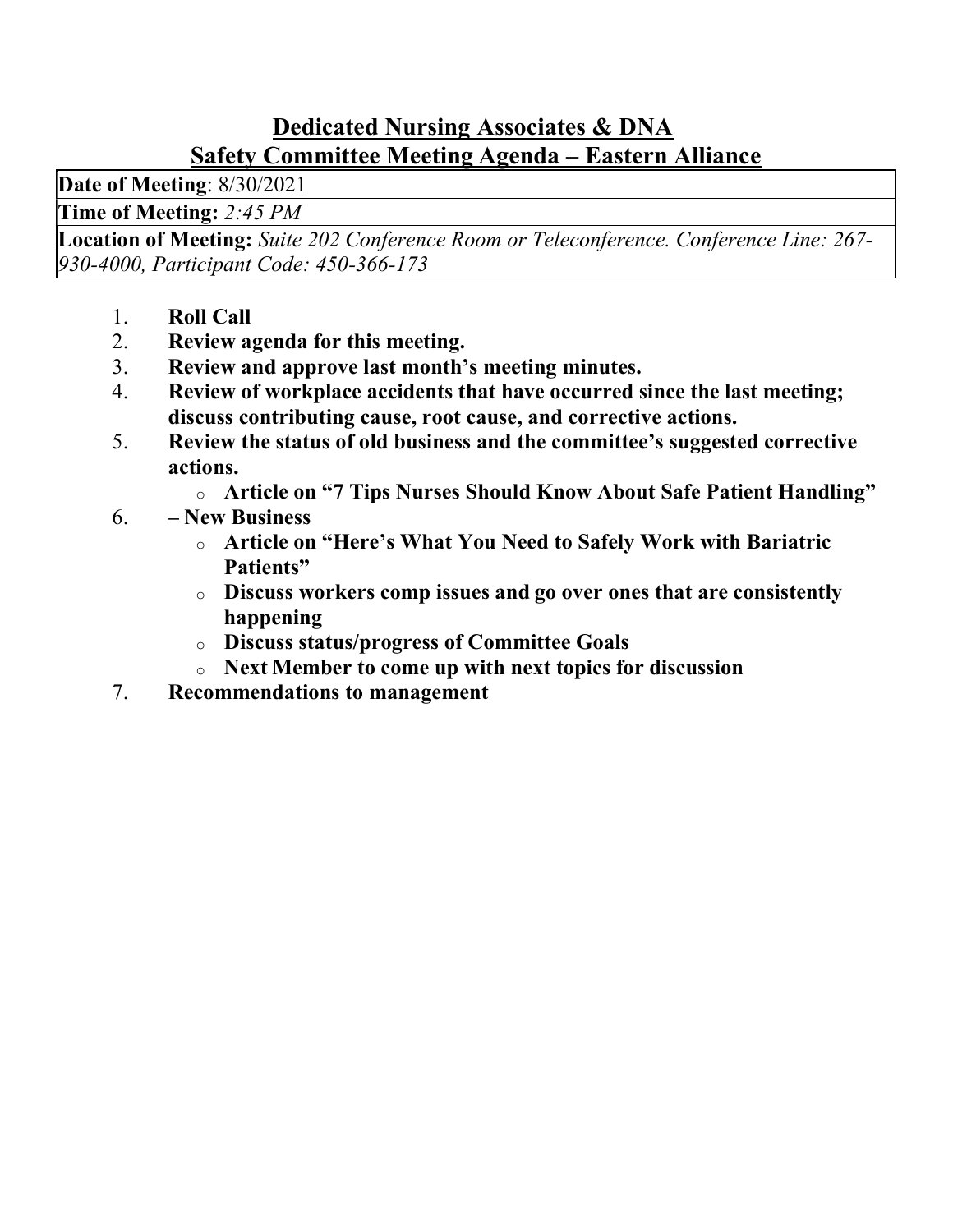### Dedicated Nursing Associates & DNA  Safety Committee Agenda

| Meeting<br>Date: 8/30/2021 | Time meeting started: $ 2:45 PM$ |  |
|----------------------------|----------------------------------|--|
|                            |                                  |  |

| <b>Meeting Chairperson:</b> |  |
|-----------------------------|--|
| <b>Danielle Reilly</b>      |  |

| Present                 | Absent          |
|-------------------------|-----------------|
| Casandra Angelone       | Heidi Zedlar    |
| Nikki Raveling          | Melissa Spagnol |
| Ashton Hamer            |                 |
| Chris Young             |                 |
| Christina Zappa         |                 |
| Ashley Lee-virtual      |                 |
| Danielle Reilly-virtual |                 |
|                         |                 |
|                         |                 |
|                         |                 |
|                         |                 |
|                         |                 |
|                         |                 |
|                         |                 |
|                         |                 |

Agenda for today's meeting was reviewed by all members:  $X$  Yes  $N_0$ 

Previous meeting minutes from (7/2021) were read and approved:  $X$  Yes No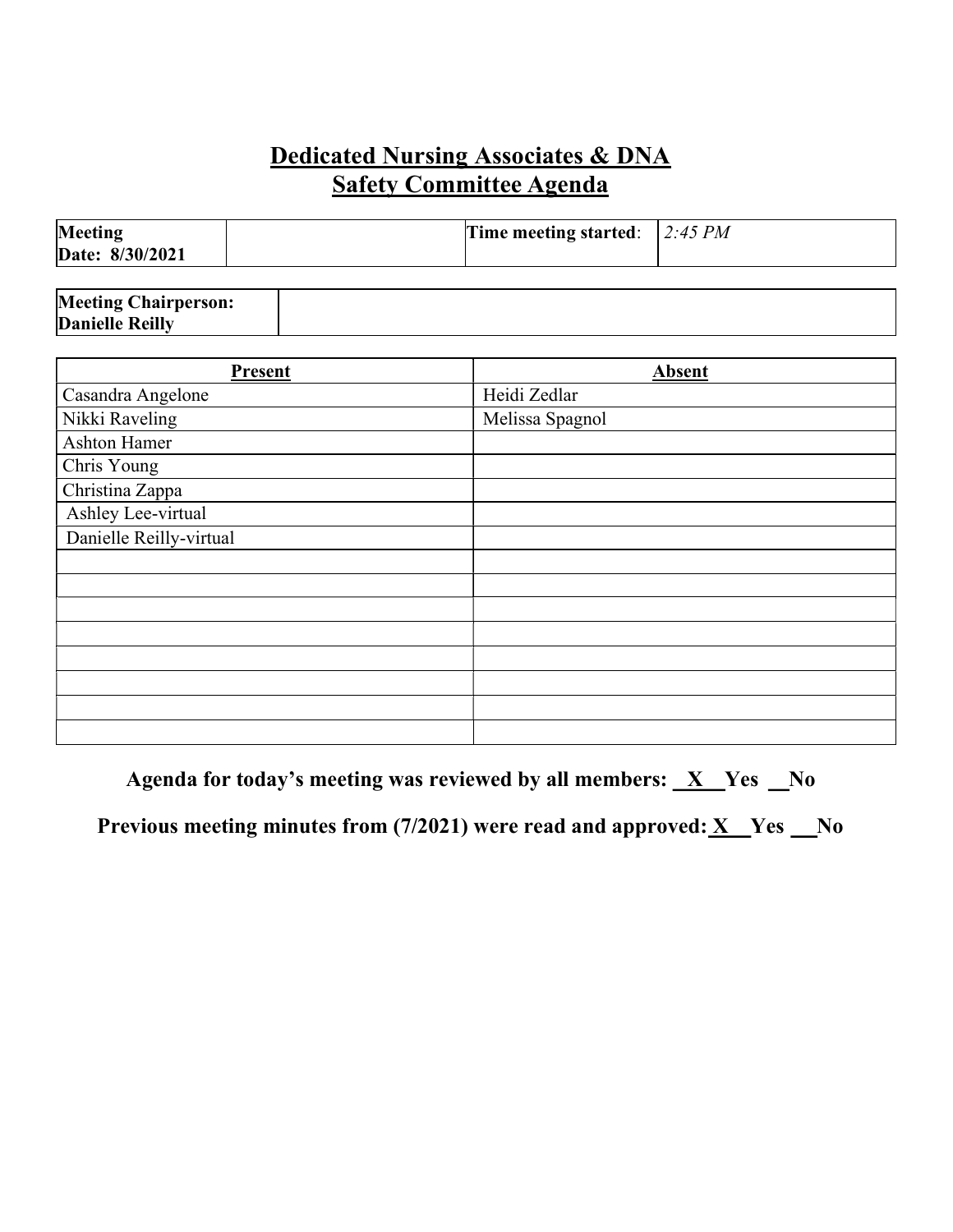#### Review of Accidents/Incidents Since the Last Meeting (employee, non-employee, vehicle accidents, near misses, property, & other)

| Date | <b>Injury</b><br>Causation<br>(Description) | <b>Assignment</b><br>/Facility | <b>Injured Body</b><br>Part (Body Part,<br>Left/Right,<br>Lower/Upper) | <b>Follow Up</b><br>(Communication,<br><b>Contact Facility,</b><br>Treatment,<br>Education, etc.) | Recommended<br>Corrective<br>Action | <b>Is Claim</b><br><b>Ongoing?</b><br><b>Current</b><br>Outcome |
|------|---------------------------------------------|--------------------------------|------------------------------------------------------------------------|---------------------------------------------------------------------------------------------------|-------------------------------------|-----------------------------------------------------------------|
|      |                                             |                                |                                                                        |                                                                                                   |                                     |                                                                 |
|      |                                             |                                |                                                                        |                                                                                                   |                                     |                                                                 |
|      |                                             |                                |                                                                        |                                                                                                   |                                     |                                                                 |
|      |                                             |                                |                                                                        |                                                                                                   |                                     |                                                                 |
|      |                                             |                                |                                                                        |                                                                                                   |                                     |                                                                 |

# Status / Progress of Uncompleted Old Business

| <b>Old Business Item:</b>    | <b>Updates:</b>         |
|------------------------------|-------------------------|
| "7 Tips Nurses Should Know"  | Uploaded to DNA Website |
| About Safe Patient Handling" |                         |
|                              |                         |
|                              |                         |

# New Business (Round Table Discussion)

| <b>Committee Member</b><br>Name: | <b>Topic / Hazard Identified:</b>                                                    | <b>Responsibility Assigned To Whom &amp;</b><br><b>Action To Be Taken:</b> |
|----------------------------------|--------------------------------------------------------------------------------------|----------------------------------------------------------------------------|
|                                  |                                                                                      |                                                                            |
| Group                            | Discuss new incidents                                                                |                                                                            |
| Group                            | Article on: "Here's What You Need to Safely<br><i>Work with Bariatric Patients</i> " |                                                                            |
| Group                            | Update on Goals                                                                      |                                                                            |
|                                  |                                                                                      |                                                                            |